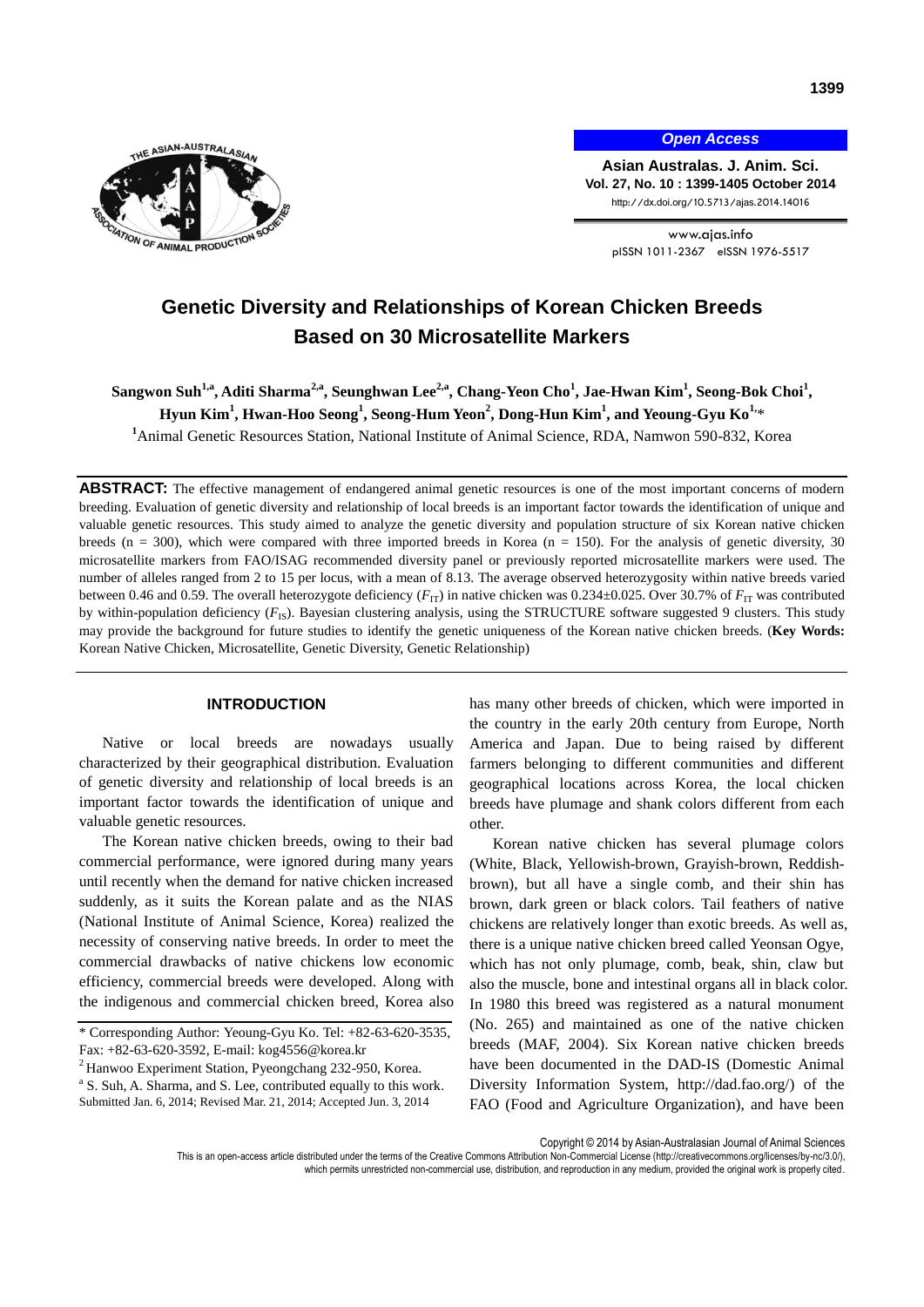conserved with about 2,000 chickens being maintained for each breed as a genetic resource.

Evaluating the genetic diversity and genetic structure of these breeds is an important step towards identifying and conserving valuable genetic resources.

Genetic marker polymorphisms are a certain way of assessing the biodiversities within and among chicken breeds. Different genetic markers have been used for the evaluation of genetic variability in poultry including DNA fingerprinting (Dunnington et al., 1994), random amplified polymorphic DNA (Smith et al*.*, 1996) and microsatellites (Crooijmans et al., 1995; Vanhala et al., 1998; Wimmers et al., 2000). Microsatellites are being used in diversity studies due to their codominant, highly polymorphic nature and availability throughout the genome and thus microsatellites are identified as reliable markers in chickens (Hillel et al., 2003; Tando et al., 2007). Clustering individuals into population groups based on their genotypic data will allow the interpreting of group relations without any prior knowledge of breeds.

The aims of this study was to characterize the genetic diversity of Korean native chicken breeds and to investigate the relationships among six native chicken breeds recorded by FAO (DAD-IS, http://dad.fao.org), based on 30 microsatellite markers.

## **MATERIALS AND METHODS**

## **Sampling and DNA extraction**

A total of 450 chickens belonging to 9 different breeds were sampled for this study. These nine breeds included six Korean native chicken breeds (Korean Reddish Brown, KR; Korean Yellowish Brown, KY; Korean Grayish Brown, KG; Korean Black, KB; Korean White, KW; Korean Ogye, KO) and three imported breeds (White Leghorn, WL; Rhode Island Red, RI; Cornish, CN), with 50 individuals per breed respectively. Approximately 1 mL/chicken of ulnar veinous blood was collected in anticoagulant coated tubes and stored at –20°C. Genomic DNA was extracted from the whole blood using the MagExtractor (TOYOBO, Osaka, Japan) commercial DNA extraction kit. The DNA concentrations were quantified by NanoDrop 1000 Spectrophotometer (NanoDrop Technologies Inc, Wilmington, DE, USA) and samples were diluted to a final concentration of 10 ng/μL in Tris-EDTA buffer (pH 8.0).

# **Polymerase chain reaction and microsatellite genotyping**

Thirteen microsatellite (MS) markers (ADL0278, LEI0094, LEI0166, LEI0192, MCW0016, MCW0037, MCW0078, MCW0111, MCW0165, MCW0183, MCW0206, MCW0295, MCW0330) were chosen from the FAO/MoDAD (2004), whereas the previously reported (Chen et al., 2008; Kaya and Yildiz, 2008; Muchadeyi et al., 2007; Osman, et al., 2006; Tadano, et al., 2007) other 17 MS markers (ADL0176, ADL0262, ADL0267, LEI0092, LEI0096, LEI0099, LEI0135, LEI0209, MCW0103, MCW0145, MCW0193, MCW0214, MCW0233, MCW0240, MCW0252, MCW0301, MCW0322) were chosen based on their high heterozygosity, chromosomal location, wide range of alleles and ease of amplification in multiplex polymerase chain reaction (PCR).

DNA was amplified by a standard PCR protocol with Negative dye PCR PreMix (Bioneer, Daejeon, Korea). The ABI 3130xl Genetic Analyzer (Applied Biosystems, Foster, CA, USA) was used for the capillary electrophoresis of the PCR product. The estimation of allele size was performed using GeneMapper Software ver. 4.0 (Applied Biosystems, Foster, CA, USA). The allele data thus retrieved was subjected to further statistical analysis.

## **Statistical analysis**

The genetic variation within each breed was evaluated and compared. The total number of alleles (NA) at each locus, the respective allele frequency, observed ( $H<sub>Obs</sub>$ ) and expected ( $H_{\text{Exp}}$ ) heterozygosities, and polymorphism information content (PIC) value for each breed across the locus were calculated using the GenAlEx 6.4 (Peakall and Smouse, 2006) and Cervus ver. 3.0.3 (Kalinowski et al., 2007).

The  $F_{\text{IT}}$  (inbreeding coefficient of an individual relative to the total population),  $F_{ST}$  (the effect of subpopulations compared with the total populations) and  $F_{IS}$  (inbreeding coefficient of an individual relative to the subpopulation) and values for each breed were calculated by the estimator of Weir and Cockerham (1984) using the FSTAT (Ver. 2.9.3, Goudet, 2001). The  $D_A$  genetic distance (Nei et al., 1983) was calculated and phylogenetic trees were estimated using with DISAPN program (Ota, 1993).

The genetic structure and the degree of admixture of nine chicken populations were investigated using the Bayesian clustering procedure of STRUCTURE ver. 2.3 (Pritchard et al., 2000). We carried out 50 independent runs for each K value ranging from 2 to 11. For all runs, the admixture models with a burn-in period of 20,000 iterations followed by 100,000 iterations of Markov chain Monte Carlo algorithm. To identify the most probable groups (*K*) that best fit the data, we used the STRUCTURE Harvester (Earl and von Holdt, 2012), which implements the Evanno method (Evanno et al., 2005). The program CLUMPP ver. 1.1 (Jakobsson and Rosenberg, 2007) was used to align the 50 repetitions of the each *K*. The CLUMPP out files were visualized using DISTRUCT ver. 1.1 (Rosenberg, 2004).

#### **RESULTS**

**Microsatellite polymorphisms, within and between**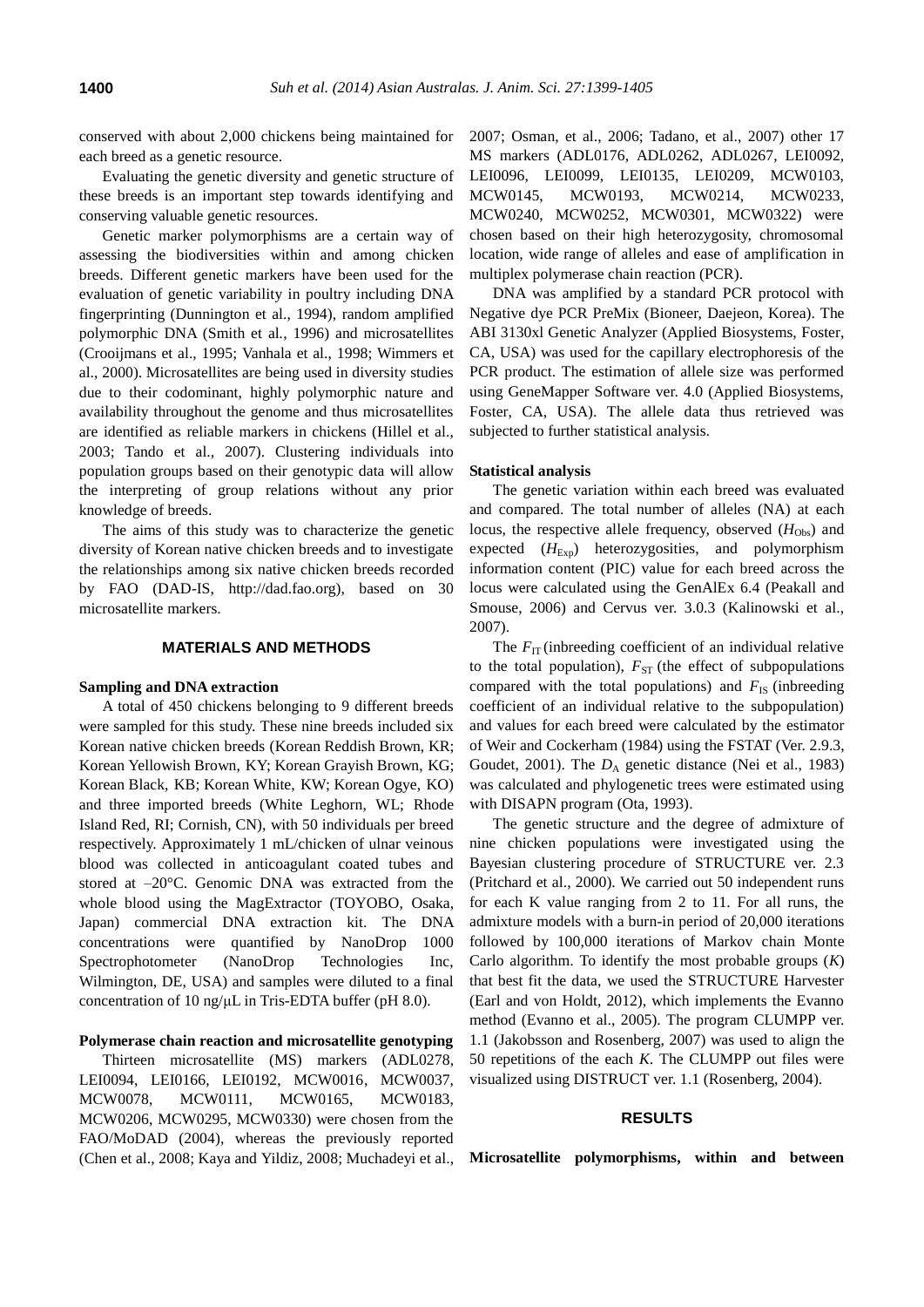#### **populations**

The microsatellite polymorphism, evaluated by the NA per locus, the mean heterozygosity, PIC and  $F_{\text{IS}}$  (inbreeding coefficient) for each breed are described in Table 1. A total of 244 alleles were observed at the 30 microsatellite loci distributed in 450 chickens representing 9 chicken populations. All the microsatellite loci typed were polymorphic. The NA per locus ranged from 2 (MCW0103) to 15 (LEI0192), with a mean of 8.13 alleles. The mean of *H*<sub>Exp</sub> across loci was 0.696, with estimates per locus ranging from 0.305 (MCW0103) to 0.857 (LEI0209). For  $H_{\text{Obs}}$ , the mean for all loci was 0.495, and the range was between 0.278 (MCW0103) and 0.680 (MCW0145). In this study most of the loci had high PIC values (PIC>0.5), with the exception of LEI0166 (0.454), MCW0078 (0.345), and MCW0103 (0.258). Of the 30 loci, four loci had negative coefficients and the mean  $F_{\text{IS}}$  was moderate (0.102).

The breed statistics generated by the 30 microsatellite markers in nine chicken breeds are shown in Table 2. The mean NA in each breed ranged from  $3.43\pm0.33$  (WL) to  $5.43\pm0.40$  (KR). The two most diverse breeds were the KR and KB, which had the highest mean  $H_{\text{Exp}}$  (0.624 and 0.629), *H*<sub>Obs</sub> (0.548 and 0.591), and PIC (0.575 and 0.569), respectively. The imported breed WL was the least diverse population, having the lowest mean  $H_{\text{Exp}}$  (0.416),  $H_{\text{Obs}}$ (0.326), and PIC (0.371).

The mean  $F_{IS}$ ,  $F_{ST}$ , and  $F_{IT}$  Korean native and imported chicken breeds are given in Table 3. The overall inbreeding coefficient  $(F_{IT})$  observed for all nine breeds was 0.307 $\pm$ 0.021. High  $F_{\text{IT}}$  estimated (0.438 $\pm$ 0.024) was observed in the imported flocks. Between-population variability  $(F_{ST})$  was  $0.351\pm0.021$  in this group of populations.

An  $F_{\text{IT}}$  of 0.234 $\pm$ 0.025 and an  $F_{\text{ST}}$  0.142 $\pm$ 0.010 were observed in the Korean native flocks. The imported flocks showed higher genetic differentiation between breeds than the Korean native chicken breeds. The  $F_{\text{IS}}$  estimate for imported flocks was higher  $(0.134 \pm 0.027)$  than that of the

**Table 1.** Descriptive statistics of the 30 microsatellite loci across nine chicken breeds

| Locus          | Allele range (bp) | <b>NA</b>      | $H_{\text{Exp}}$ | $H_{\text{Obs}}$ | PIC   | $F_{\rm IS}$ |
|----------------|-------------------|----------------|------------------|------------------|-------|--------------|
| ADL0176        | 186-208           | $\,8\,$        | 0.739            | 0.295            | 0.703 | 0.473        |
| ADL0262        | 105-109           | $\mathfrak{Z}$ | 0.628            | 0.518            | 0.557 | 0.011        |
| ADL0267        | 99-119            | 11             | 0.630            | 0.322            | 0.595 | 0.341        |
| ADL0278        | 109-121           | 6              | 0.706            | 0.540            | 0.649 | $-0.043$     |
| LEI0092        | 236-256           | $8\,$          | 0.760            | 0.584            | 0.721 | 0.015        |
| LEI0094        | 245-283           | 12             | 0.856            | 0.653            | 0.839 | $-0.040$     |
| LEI0096        | 216-242           | 11             | 0.761            | 0.624            | 0.729 | $-0.024$     |
| LEI0099        | 115-131           | 6              | 0.648            | 0.362            | 0.607 | 0.182        |
| LEI0135        | 132-144           | 6              | 0.667            | 0.430            | 0.605 | 0.108        |
| LEI0166        | 340-356           | $\overline{4}$ | 0.524            | 0.367            | 0.454 | 0.046        |
| LEI0192        | 258-308           | 15             | 0.791            | 0.567            | 0.770 | 0.109        |
| LEI0209        | 137-175           | 12             | 0.857            | 0.673            | 0.840 | $-0.030$     |
| <b>MCW0016</b> | 140-154           | $8\,$          | 0.768            | 0.587            | 0.730 | $-0.039$     |
| <b>MCW0037</b> | 152-158           | $\overline{4}$ | 0.636            | 0.488            | 0.563 | 0.036        |
| <b>MCW0078</b> | 131-145           | 6              | 0.389            | 0.294            | 0.345 | 0.095        |
| <b>MCW0103</b> | 269-273           | $\sqrt{2}$     | 0.305            | 0.278            | 0.258 | 0.021        |
| <b>MCW0111</b> | 98-112            | 6              | 0.685            | 0.464            | 0.621 | 0.184        |
| <b>MCW0145</b> | 181-217           | 14             | 0.811            | 0.680            | 0.787 | 0.059        |
| <b>MCW0165</b> | 114-118           | $\mathfrak{Z}$ | 0.653            | 0.289            | 0.579 | 0.446        |
| <b>MCW0183</b> | 282-322           | 14             | 0.769            | 0.561            | 0.740 | 0.107        |
| <b>MCW0193</b> | 299-317           | 10             | 0.782            | 0.584            | 0.762 | 0.056        |
| <b>MCW0206</b> | 215-245           | 10             | 0.839            | 0.585            | 0.819 | 0.183        |
| MCW0214        | 274-304           | 11             | 0.761            | 0.576            | 0.730 | $-0.029$     |
| MCW0233        | 205-217           | 5              | 0.595            | 0.422            | 0.531 | 0.030        |
| <b>MCW0240</b> | 171-195           | $10\,$         | 0.824            | 0.576            | 0.800 | 0.201        |
| <b>MCW0252</b> | 287-303           | $8\,$          | 0.710            | 0.589            | 0.680 | $-0.010$     |
| <b>MCW0295</b> | 84-98             | $\overline{7}$ | 0.751            | 0.541            | 0.710 | 0.051        |
| <b>MCW0301</b> | 261-289           | 14             | 0.775            | 0.474            | 0.743 | 0.205        |
| <b>MCW0322</b> | 250-258           | 5              | 0.617            | 0.422            | 0.546 | 0.194        |
| <b>MCW0330</b> | 267-287           | 5              | 0.631            | 0.504            | 0.566 | 0.118        |
| Over all       |                   | 8.13           | 0.696            | 0.495            | 0.653 | 0.102        |

NA, number of alleles per locus, across breeds;  $H_{\text{Exp}}$ , expected heterozygosity frequency, average across breeds;  $H_{\text{Obs}}$ , observed heterozygosity frequency, average across breeds; PIC, polymorphism information content, average across breeds;  $F_{1S}$ , inbredding coefficient index, average across breeds.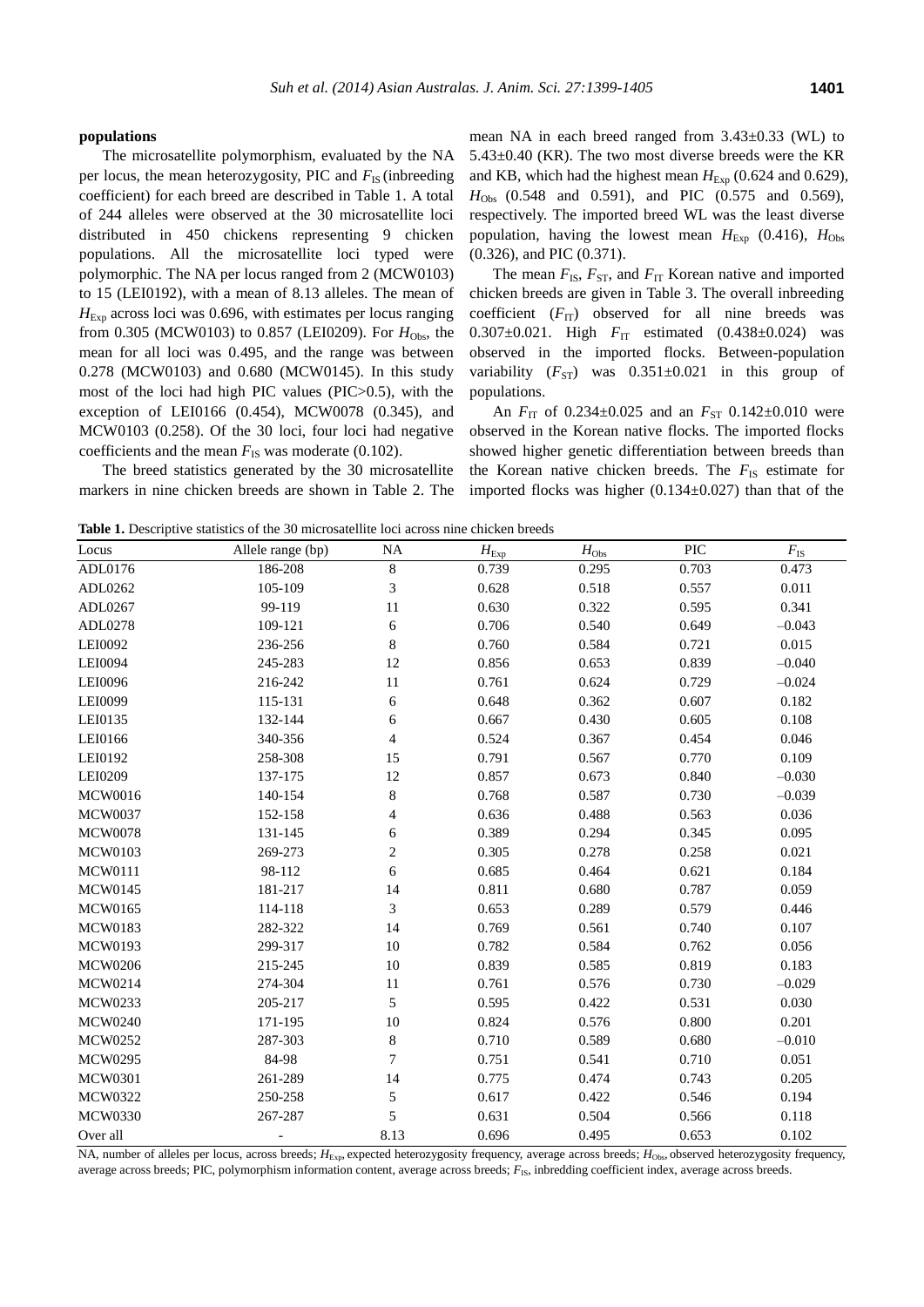|              | . . | $\overline{\phantom{a}}$ |                 |                   |                   |
|--------------|-----|--------------------------|-----------------|-------------------|-------------------|
| <b>Breed</b> | NA  | <b>MNA</b>               | $H_{\rm Exp}$   | $H_{\rm Obs}$     | <b>PIC</b>        |
| KR           | 163 | $5.43 \pm 0.40$          | $0.624 + 0.031$ | $0.548 + 0.035$   | $0.575+0.031$     |
| KY           | 161 | $5.37 \pm 0.41$          | $0.618 + 0.029$ | $0.536 + 0.036$   | $0.560+0.029$     |
| KG           | 121 | $4.03+0.26$              | $0.548 + 0.033$ | $0.518 + 0.036$   | $0.488 \pm 0.031$ |
| KB           | 155 | $5.17+0.36$              | $0.629 + 0.024$ | $0.591 + 0.032$   | $0.569 + 0.026$   |
| <b>KW</b>    | 121 | $4.03+0.28$              | $0.607+0.023$   | $0.557+0.033$     | $0.536 + 0.026$   |
| KO           | 124 | $4.13+0.30$              | $0.559 + 0.032$ | $0.464 + 0.040$   | $0.499 + 0.030$   |
| WL           | 103 | $3.43 + 0.33$            | $0.416 + 0.048$ | $0.326 + 0.039$   | $0.371 + 0.043$   |
| RI           | 107 | $3.57 + 0.25$            | $0.508 + 0.032$ | $0.442 + 0.032$   | $0.446 + 0.303$   |
| CN           | 111 | $3.70 + 0.28$            | $0.509 + 0.029$ | $0.475 + 0.032$   | $0.444+0.028$     |
| Overall      | 244 | $4.32+0.12$              | $0.696 + 0.023$ | $0.495 \pm 0.022$ | $0.653+0.025$     |
|              |     |                          |                 |                   |                   |

**Table 2.** Diversity parameters in Korean native and imported chicken breeds

NA, number of alleles; MNA, mean number of alleles with standard error;  $H_{\text{Exp}}$  expected heterozygosity frequency, average across breeds; H<sub>Obs</sub>, observed heterozygosity frequency, average across breeds; PIC, polymorphism information content, average across breeds; KR, Korean Reddish Brown; KY, Korean Yellowish Brown; KG, Korean Grayish Brown; KB, Korean Black; KW, Korean White; KO, Korean Ogye; WL, White Leghorn; RI, Rhode Island Red; CN, Cornish.

**Table 3.** Within population  $(F_{IS})$ , between populations  $(F_{ST})$  and overall population  $(F_{IT})$  inbreeding coefficients and their standard errors of Korean native and imported chicken populations

| Population    | $F_{\rm IS}$    | $F_{ST}$        | $F_{\rm IT}$    |
|---------------|-----------------|-----------------|-----------------|
| Korean native | $0.105 + 0.028$ | $0.142 + 0.010$ | $0.234 + 0.025$ |
| Imported      | $0.134 + 0.027$ | $0.351 + 0.021$ | $0.438 + 0.024$ |
| Overall       | $0.113+0.025$   | $0.218 + 0.012$ | $0.307 + 0.021$ |

Korean native chicken flocks (0.105±0.028).

## **Genetic difference and distance among breeds**

The Nei's  $D_A$  genetic distance is basically a correlation among the allele frequencies between breeds. Table 4 shows *D*<sup>A</sup> genetic distance between each pair for all nine chicken breeds, based on 30 microsatellite loci genotypes. The genetic distance ranges from 0.161 (KR and KY) to 0.450 (WL and RI). The genetic distance among five Korean native breeds (KR, KY, KG, KB, and KW) were also found to be quite low  $(0.161$  to  $0.243)$ . Figure 1 shows a phylogenetic tree of nine chicken breeds that was constructed from  $D_A$  genetic distances by using the unweighted pair group method with average linkages (UPGMA) dendrogram. Five Korean native breeds clustered together under one group, and formed a close group with RI. The WL culminates on a different node forming the out-group.

## **Cluster analysis**

The analysis in STRUCTURE revealed that nine breeds should be divided in nine clusters (Figure 2) based on the highest Δ*K* value (data was not shown) according to Evanno et al. (2005). The KR, KY, KG, KW, WL, RI, and CN were each grouped in their own cluster with an estimated membership value higher than 0.90 (Table 5). The KO did also group in the own cluster but show relatively low estimated membership value (0.738).

## **DISCUSSION**

The  $F_{\text{IS}}$  represents a degree of nonrandom mating (deviation from Hardy-Weinberg equilibrium). A positive number for  $F_{\text{IS}}$  means a deviation from Hardy-Weinberg equilibrium. Seven out of 30 markers named ADL0278, LEI0094, LEI0096, LEI0209, MCW0016, MCW0214, and MCW0252 showed a negative number. However, all the others showed a positive number. This result indicated that

**Table 4.** Nei's  $D$ , genetic distance (Nei et al., 1983) among the nine chicken populations

|           | KR                       | ΚY    | KG                       | KB    | <b>KW</b>                | KО                       | WL    | RI    | <b>CN</b> |
|-----------|--------------------------|-------|--------------------------|-------|--------------------------|--------------------------|-------|-------|-----------|
| KR        | $\overline{\phantom{a}}$ |       |                          |       |                          |                          |       |       |           |
| KY        | 0.161                    |       |                          |       |                          |                          |       |       |           |
| KG        | 0.223                    | 0.181 | $\overline{\phantom{a}}$ |       |                          |                          |       |       |           |
| KB        | 0.187                    | 0.192 | 0.243                    |       |                          |                          |       |       |           |
| KW        | 0.243                    | 0.176 | 0.191                    | 0.226 | $\overline{\phantom{0}}$ |                          |       |       |           |
| KO        | 0.235                    | 0.243 | 0.310                    | 0.256 | 0.323                    | $\overline{\phantom{a}}$ |       |       |           |
| WL        | 0.392                    | 0.394 | 0.409                    | 0.381 | 0.408                    | 0.349                    | -     |       |           |
| RI        | 0.231                    | 0.264 | 0.259                    | 0.262 | 0.297                    | 0.308                    | 0.450 |       |           |
| <b>CN</b> | 0.276                    | 0.272 | 0.258                    | 0.272 | 0.293                    | 0.253                    | 0.397 | 0.348 |           |

KR, Korean Reddish Brown; KY, Korean Yellowish Brown; KG, Korean Grayish Brown; KB, Korean Black; KW, Korean White; KO, Korean Ogye; WL, White Leghorn; RI, Rhode Island Red; CN, Cornish.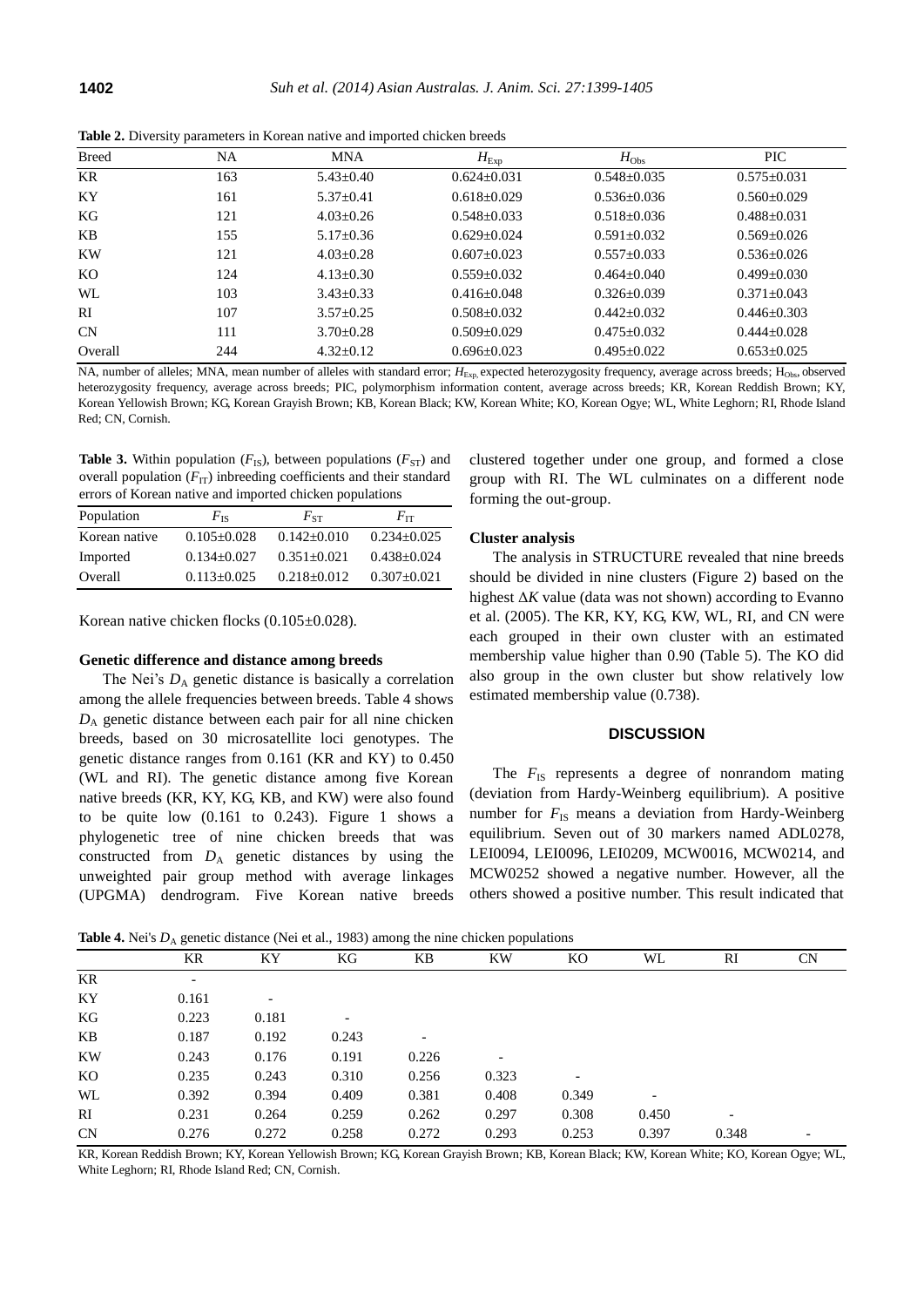

**Figure 1.** UPGMA dendrogram of genetic among nine chicken breeds based on  $D_A$  genetic distances (Nei et al., 1983) estimated with 30 microsatellites. Numbers on the nodes are bootstrap values of 1000 replications. KR, Korean Reddish Brown; KY, Korean Yellowish Brown; KB, Korean Black; KG, Korean Grayish Brown; KW, Korean White; RI, Rhode Island Red; KO, Korean Ogye; CN, Cornish; WL, White Leghorn.

nonrandom mating was performed in Korean chicken breeds studied in the present analysis. It is known that these breeds were extensively crossbred in the earlier years until 1970 when the government realized the importance of pure native breeds and started a program where the native breeds were re-bred within same strains to recover the pure strains (Kong et al., 2006). The mean  $F_{ST}$  value of 0.218 indicates that approximately 21.8% of the total genetic variation is caused by breed differences, whereas the remaining 87.2% is due to differences among individuals within breeds. White leghorn exhibited a lower degree of genetic diversity

(mean number of alleles [MNA] = 3.43,  $H_{\text{Exp}} = 0.416$ ,  $H_{\text{Obs}}$  $= 0.326$ , PIC  $= 0.371$ ) than all other breeds in all measures of genetic diversity whereas a high degree of diversity was observed in KR (MNA = 5.43,  $H_{Exp} = 0.624$ ,  $H_{Obs} = 0.548$ , PIC = 0.575) and KB (MNA = 5.17,  $H_{Exp} = 0.629$ ,  $H_{Obs} =$ 0.591, PIC = 0.569). Heterozygosity was observed for WL as quite low compared to other breeds which may be due to inbreeding among closely related birds. High diversity in Korean native chicken breed may be attributed to breeding among large number of individuals in a wider and different geographical locations.

Heterozygosity estimates within the population were based on a set of markers showing substantial heterogenity in the NA detected and in the PIC (Wimmers et al., 2000). There are difficulties in comparing the present results with previous study results, as they were obtained with different marker sets. Even though they have been obtained with different marker sets, the  $H_{\text{Exp}}$  and PIC (0.696 and 0.653) values observed in Korean chicken breeds were found to be higher than reported by Tadano et al. (2007) for Japanese chicken breeds ( $H_{\text{Exp}} = 0.432$  and PIC = 0.373) and Wilkinson et al. (2012) for 24 British chicken breeds ( $H_{\text{Exp}}$  $= 0.49$ ). Whereas the values for  $H_{Exp}$  and PIC reported by Kong et al. (2006) for Korean chicken breeds ( $H_{Exp} = 0.630$ and PIC =  $0.552$ ), Kaya and Yildiz (2008) for Turkish breeds ( $H_{\text{Exp}} = 0.665$  and PIC = 0.610) and Chen et al. (2008) for 15 Chinese breeds ( $H_{Exp} = 0.644$ ) were almost



**Figure 2.** Clustering assignment of the nine chicken populations obtained by STRUCTURE analysis. Each of the 450 birds is represented by a thin vertical line, which is divided into colored segments which represent the proportional contribution of the inferred  $K = 9$  clusters. The populations are separated by thin vertical black lines. KR, Korean Reddish Brown; KY, Korean Yellowish Brown; KG, Korean Grayish Brown; KB, Korean Black; KW, Korean White; KO, Korean Ogye; WL, White Leghorn; RI, Rhode Island Red; CN, Cornish.

**Table 5.** Population of membership of each the nine chicken population genotypes with the 30 microsatellite markers in the nine inferred clusters using STRUCTURE analysis

| $\circ$ $\circ$ |                    |                   |       |       |       |       |       |       |       |             |
|-----------------|--------------------|-------------------|-------|-------|-------|-------|-------|-------|-------|-------------|
| <b>Breed</b>    |                    | Inferred clusters |       |       |       |       |       |       |       |             |
|                 |                    | $\overline{c}$    | 3     | 4     | 5     | 6     | 7     | 8     | 9     | individuals |
| <b>KR</b>       | 0.900 <sup>1</sup> | 0.011             | 0.006 | 0.009 | 0.005 | 0.048 | 0.004 | 0.009 | 0.007 | 50          |
| KY              | 0.008              | 0.904             | 0.024 | 0.016 | 0.019 | 0.010 | 0.003 | 0.009 | 0.007 | 50          |
| KG              | 0.003              | 0.010             | 0.919 | 0.003 | 0.043 | 0.006 | 0.004 | 0.008 | 0.004 | 50          |
| KB              | 0.005              | 0.007             | 0.007 | 0.948 | 0.005 | 0.005 | 0.006 | 0.013 | 0.004 | 50          |
| KW              | 0.004              | 0.007             | 0.020 | 0.004 | 0.950 | 0.003 | 0.002 | 0.006 | 0.005 | 50          |
| KO              | 0.004              | 0.004             | 0.042 | 0.004 | 0.003 | 0.738 | 0.009 | 0.005 | 0.192 | 50          |
| WL              | 0.002              | 0.002             | 0.002 | 0.003 | 0.002 | 0.002 | 0.983 | 0.002 | 0.002 | 50          |
| RI              | 0.003              | 0.003             | 0.002 | 0.003 | 0.002 | 0.004 | 0.002 | 0.978 | 0.003 | 50          |
| CN              | 0.002              | 0.002             | 0.011 | 0.002 | 0.002 | 0.004 | 0.003 | 0.003 | 0.971 | 50          |

KR, Korean Reddish Brown; KY, Korean Yellowish Brown; KG, Korean Grayish Brown; KB, Korean Black; KW, Korean White; KO, Korean Ogye; WL, White Leghorn; RI, Rhode Island Red; CN, Cornish.

<sup>1</sup> Contribution higher than 0.900 are in bold.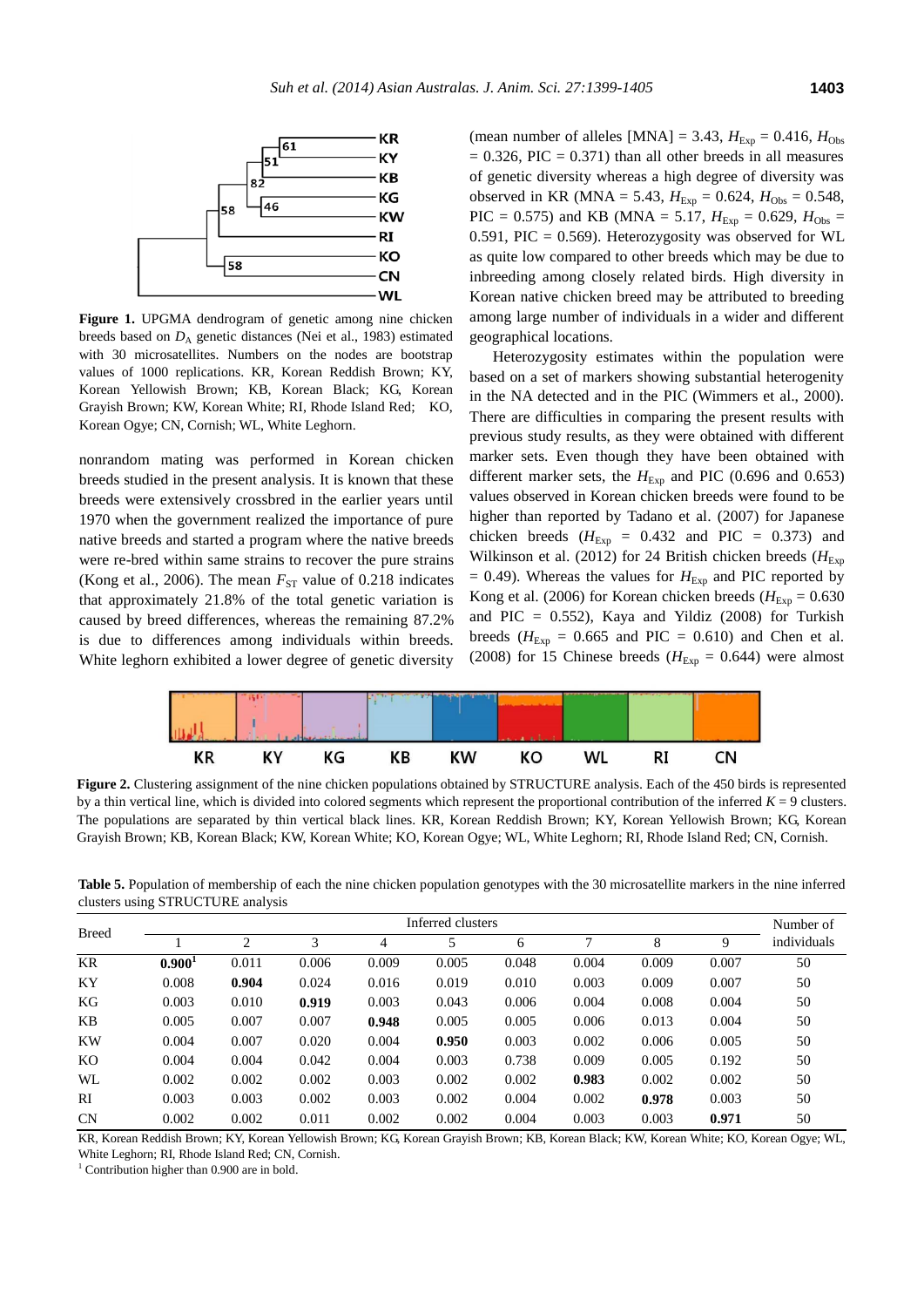similar to or slightly higher than the values obtained for the present analysis. These results indicated Korean native chicken (KNC) breeds have kept a high level of genetic diversity.

In the phylogenetic tree, the KNC breeds showed a close relationship, with the exception of the KO breed. The RI appeared genetically closer to the KNC breeds, whereas WL was genetically distinct from other breeds.

Bayesian clustering approaches gives more accurate information on breed relationships (Leroy et al., 2008). The  $\Delta K$  statistic was obviously at a maximum at  $K = 9$ , which suggest the most probable number of inferred clusters  $(K =$ 9). As well the results support the upshot of the analysis by Seo et al. (2013) where in five Korean native chicken breeds five underlying genetic clusters were identified. The results revealed that Korean chicken breeds are continuing without introgression of imported breeds.

The current study is the first detailed analysis based on the 30 MS marker polymorphisms of the genetic diversity in the six Korean native chicken breeds which have been recognized by the DAD-IS of the FAO [\(http://dad.fao.org/\)](http://dad.fao.org/). The knowledge obtained regarding Korean chicken breeds as estimated by microsatellite analysis may also be useful as an initial guide in defining objectives for designing future investigations of genetic variation and developing conservation strategies.

# **ACKNOWLEDGMENTS**

This work was carried out with the support of "Cooperative Research Program for Agriculture Science & Technology Development (Project No. PJ006973012011)" Rural Development Administration, Republic of Korea. This study was supported by 2014 Postdoctoral Fellowship Program of National Institute of Animal Science, Rural Development Administration, Republic of Korea.

# **REFERENCES**

- Chen, G., W. Bao, J. Shu, C. Ji, M. Wang, H. Eding, F. Muchadeyi, and S. Weigend. 2008. [Assessment of population structure and](http://www.ajas.info/journal/view.php?number=21785)  [genetic diversity of 15 Chinese indigenous chicken breeds](http://www.ajas.info/journal/view.php?number=21785)  [using microsatellite markers.](http://www.ajas.info/journal/view.php?number=21785) Asian Australas. J. Anim. Sci. 21:331-339.
- Crooijmans, R. P. M. A., J. V. D. Poel, and M. A. M. Groenen. 1995. [Functional genes mapped on the chicken genome.](http://onlinelibrary.wiley.com/doi/10.1111/j.1365-2052.1995.tb02636.x/abstract) Anim. Gent. 26:73-78.
- Dunnington, E. A., L. C. Stallard, J. Hillel, and P. B. Siegel. 1994. [Genetic diversity among commercial chicken populations](http://ps.oxfordjournals.org/content/73/8/1218.short)  [estimated from DNA fingerprints.](http://ps.oxfordjournals.org/content/73/8/1218.short) Poult. Sci. 73:1218-1225.
- Earl, D. A. and B. M. von-Holdt. 2012. [STRUCTURE](http://link.springer.com/article/10.1007/s12686-011-9548-7)  HARVESTER: A [website and program for visualizing](http://link.springer.com/article/10.1007/s12686-011-9548-7)  [STRUCTURE output and implementing the Evanno method.](http://link.springer.com/article/10.1007/s12686-011-9548-7)  Conserv. Genet. Resour. 4:359-361.
- Evanno, G., S. Regnaut, and J. Goudet. 2005. [Detecting the](http://onlinelibrary.wiley.com/doi/10.1111/j.1365-294X.2005.02553.x/abstract?deniedAccessCustomisedMessage=&userIsAuthenticated=false)  [number of clusters of individuals using the software](http://onlinelibrary.wiley.com/doi/10.1111/j.1365-294X.2005.02553.x/abstract?deniedAccessCustomisedMessage=&userIsAuthenticated=false)  [STRUCTURE: A](http://onlinelibrary.wiley.com/doi/10.1111/j.1365-294X.2005.02553.x/abstract?deniedAccessCustomisedMessage=&userIsAuthenticated=false) simulation study. Mol. Ecol. 14:2611-2620.
- FAO/MoDAD. 2004. Secondary Guidelines. Measurement of Domestic Animal Diversity (MoDAD): Recommended Microsatellite Markers. Available at http://fao.org/dad-is
- Goudet, J. 2001. FSTAT, a program to estimate and test gene diversities and fixation indices (ver. 2.9.3.) Lausanne (Switzerland). Institute of Ecology. Available at http://www2.unil.ch/popgen/softwares/fstat.html
- Hillel, J., M. A. Groenen, M. Tixier-Boichard, A. B. Korol, L. David, V. M. Kirzhner, T. Burke, A. Barre-Dirie, R. P. M. A. Crooijmans, K. Elo, M. W. Feldman, P. J. Freidlin, A. Mäki-Tanila, M. Oortwijn, P. Thomoson, A. Vignal, K. Wimmers, and S. Weigend. 2003. [Biodiversity of 52 chicken populations](http://www.biomedcentral.com/content/pdf/1297-9686-35-6-533.pdf)  [assessed by microsatellite typing of DNA pools.](http://www.biomedcentral.com/content/pdf/1297-9686-35-6-533.pdf) Genet. Sel. Evol. 35:533-557.
- Jakobsson, M. and N. A. Rosenberg. 2007. [CLUMPP: A](http://bioinformatics.oxfordjournals.org/content/23/14/1801.short) cluster [matching and permutation program for dealing with label](http://bioinformatics.oxfordjournals.org/content/23/14/1801.short)  [switching and multimodality in analysis of population](http://bioinformatics.oxfordjournals.org/content/23/14/1801.short)  [structure.](http://bioinformatics.oxfordjournals.org/content/23/14/1801.short) Bioinformatics 23:1801-1806.
- Kalinowski, S. T., M. L. Taper, and T. C. Marshall. 2007. [Revising](http://onlinelibrary.wiley.com/doi/10.1111/j.1365-294X.2007.03089.x/abstract?deniedAccessCustomisedMessage=&userIsAuthenticated=false)  [how the computer program CERVUS accommodates](http://onlinelibrary.wiley.com/doi/10.1111/j.1365-294X.2007.03089.x/abstract?deniedAccessCustomisedMessage=&userIsAuthenticated=false)  [genotyping error increases success in paternity assignment.](http://onlinelibrary.wiley.com/doi/10.1111/j.1365-294X.2007.03089.x/abstract?deniedAccessCustomisedMessage=&userIsAuthenticated=false) Mol. Ecol. 16:1099-1106.
- Kaya, M. and M. A. Yıldız. 2008. [Genetic diversity among](http://link.springer.com/article/10.1007/s10528-008-9164-8)  [Turkish native chickens, Denizli and Gerze, estimated by](http://link.springer.com/article/10.1007/s10528-008-9164-8)  [microsatellite markers.](http://link.springer.com/article/10.1007/s10528-008-9164-8) Biochem. Genet. 46:480-491.
- Kong, H. S., J. D. Oh, J. H. Lee, K. J. Jo, B. D. Sang, C. H. Choi, S. D. Kim, S. J. Lee, S. H. Yeon, G. J. Jeon, and H. K. Lee. 2006. [Genetic variation and relationships of Korean native](http://www.ajas.info/journal/view.php?number=21435)  [chickens and foreign breeds using 15 microsatellite markers.](http://www.ajas.info/journal/view.php?number=21435) Asian Australas. J. Anim. Sci. 19:1546-1550.
- Leroy, G., E. Verrier, J. C. Meriaux, and X. Rognon. 2009. [Genetic](http://onlinelibrary.wiley.com/doi/10.1111/j.1365-2052.2008.01843.x/abstract?deniedAccessCustomisedMessage=&userIsAuthenticated=false)  [diversity of dog breeds: Between](http://onlinelibrary.wiley.com/doi/10.1111/j.1365-2052.2008.01843.x/abstract?deniedAccessCustomisedMessage=&userIsAuthenticated=false)‐breed diversity, breed [assignation and conservation approaches.](http://onlinelibrary.wiley.com/doi/10.1111/j.1365-2052.2008.01843.x/abstract?deniedAccessCustomisedMessage=&userIsAuthenticated=false) Anim. Genet. 40:333-343.
- MAF (Ministry of Agriculture and Forestry, Republic of Korea). 2004. National report on the state of animal genetic resources. Seoul, Rep of Korea. p. 23. Available at: ftp://ftp.fao.org/docrep/fao/010/a1250e/annexes/CountryRepor ts/KoreanRepublic.pdf
- Muchadeyi, F. C., H. Eding, C. B. A. Wollny, E. Groeneveld, S. M. Makuza, R. Shamseldin, H. Simianer, and S. Weigend. 2007. [Absence of population substructuring in Zimbabwe chicken](http://onlinelibrary.wiley.com/doi/10.1111/j.1365-2052.2007.01606.x/abstract?deniedAccessCustomisedMessage=&userIsAuthenticated=false)  [ecotypes inferred using microsatellite analysis](http://onlinelibrary.wiley.com/doi/10.1111/j.1365-2052.2007.01606.x/abstract?deniedAccessCustomisedMessage=&userIsAuthenticated=false). Anim. Genet. 38:332-339.
- Nei, M., F. Tajima, and Y. Tateno. 1983. [Accuracy of estimated](http://link.springer.com/article/10.1007/BF02300753)  [phylogenetic trees from molecular data.](http://link.springer.com/article/10.1007/BF02300753) J. Mol. Evol. 19:153- 170.
- Osman, S. A. M., M. Sekino, A. Nishihata, Y. Kobayashi, W. Takenaka, K. Kinoshita, T. Kuwayama, M. Nishibori, Y. Yamamoto, and M. Tsudzuki. 2006[. The genetic variability and](http://www.ajas.info/journal/view.php?number=21407)  relationships [of Japanese and Foreign chickens assessed by](http://www.ajas.info/journal/view.php?number=21407)  [microsatellite DNA profiling.](http://www.ajas.info/journal/view.php?number=21407) Asian Australas. J. Anim. Sci. 19:1369-1378.

Ota, T. 1993. DISPAN. Pennsylvania State University, PA, USA.

Peakall, R. O. D. and P. E. Smouse. 2006. [GENALEX 6: genetic](http://onlinelibrary.wiley.com/doi/10.1111/j.1471-8286.2005.01155.x/abstract?deniedAccessCustomisedMessage=&userIsAuthenticated=false)